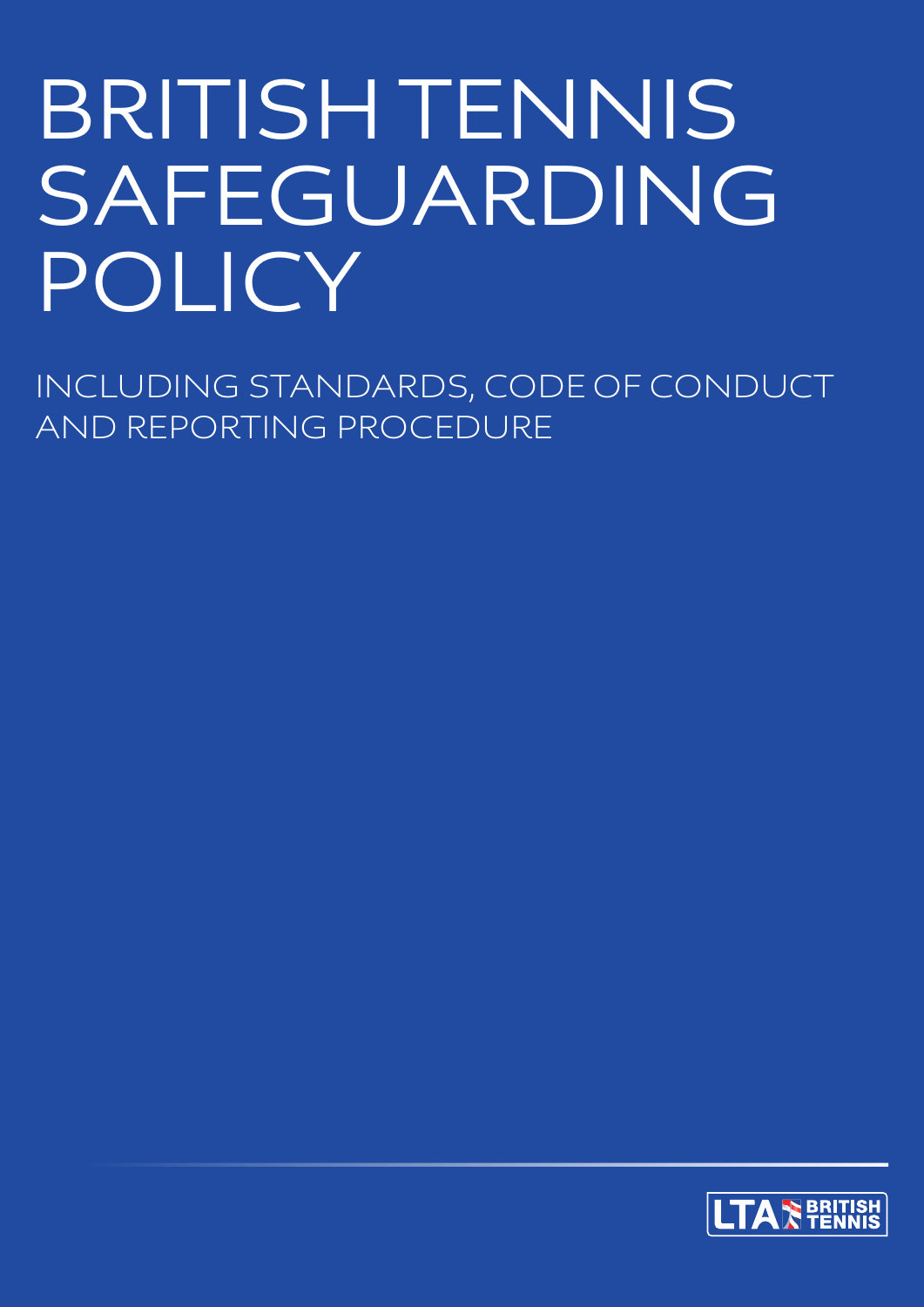### CONCERN REPORTING PROCEDURE

Anyone who is concerned about the well-being of a child/ adult at risk, or has a disclosure of abuse or neglect made to them must:

### RESPOND REFER YES Call the police (999) NO Talk to the LTA Safeguarding Team\* (020 8487 7000) as soon as possible. If the Safeguarding Team is unavailable, call the NSPCC (0808 800 5000) or Parent Line Scotland (0800 028 2233). If your concern is about an adult, ask them for contact details of your Local Authority Adult Social Care Services Listen carefully to what the person is telling you. Do not interrupt: keep questions to a minimum; do not promise to keep the information secret Is someone in immediate danger? **THEN**

### RECORD

Write an objective account of your concerns immediately using the Reporting a Concern Form. Send it to the LTA Safeguarding Team within 48 hours of the concern/disclosure (safeguarding@lta.org.uk)

Handling a concern/disclosure can be emotionally difficult. If you would like to talk to someone after making a concern/disclosure, contact the LTA Safeguarding Team for information on support services (020 8487 7000; safeguarding@lta.org.uk)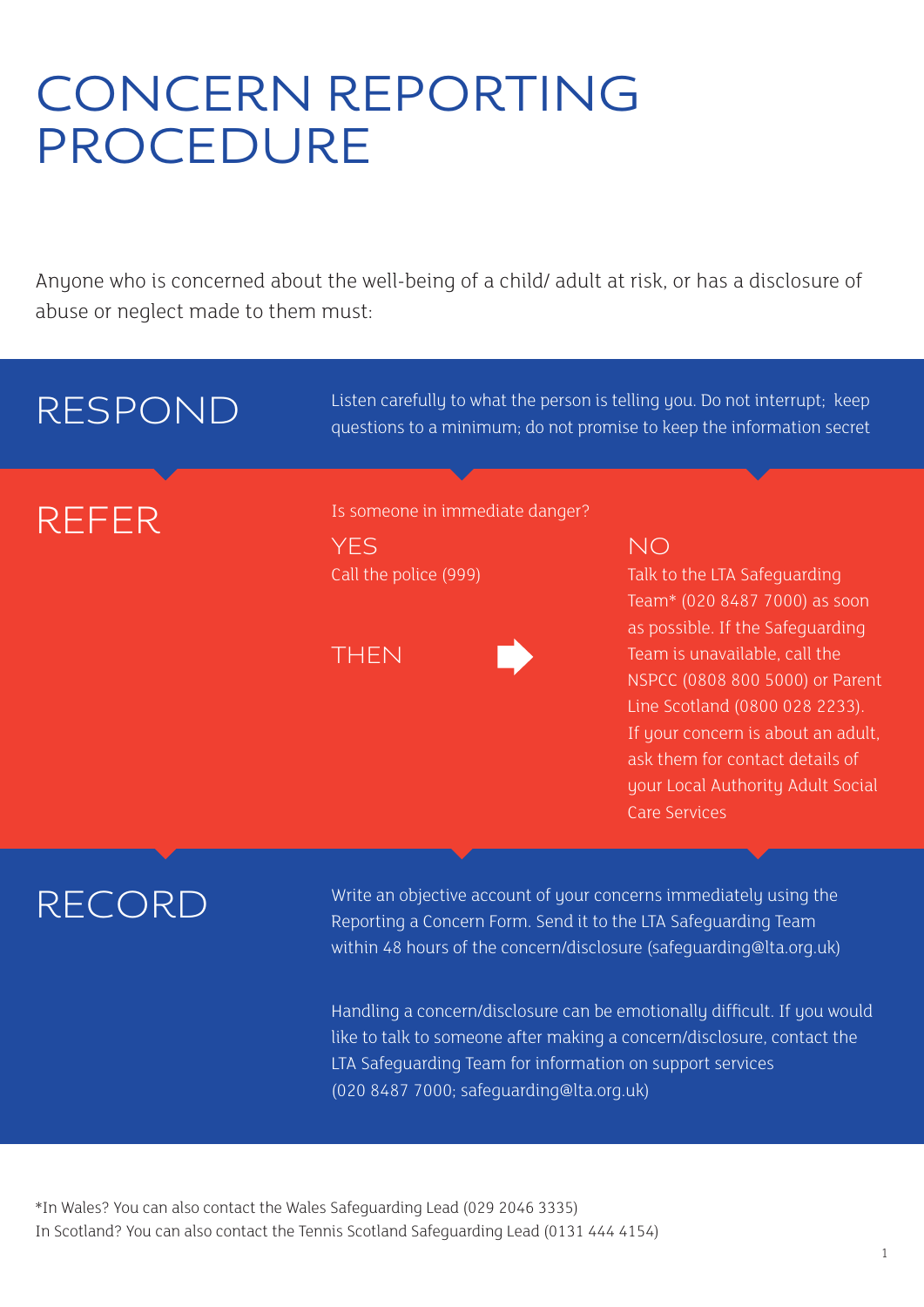### SAFEGUARDING IN BRITISH TENNIS

We all have a vital role to play in keeping children and adults safe from harm. As we work towards getting more people playing tennis more often, we recognise the importance of promoting Safe and Inclusive tennis environments, so that people have positive experiences of tennis.

We are proud to have a British Tennis Safeguarding Policy, Standards, Code of Behaviour and Reporting Procedure that demonstrates our commitment to safeguard children and adults at risk. It is a commitment upheld by all Lawn Tennis Association, Tennis Scotland, Tennis Wales and the Tennis Foundation tennis venues, programmes, events and individuals.

We ask everyone to become Safe and Inclusive Tennis Champions – proactively promoting Safe and Inclusive tennis and responding to concerns you have about a child or adult.

Together we can make a positive difference to every child and adult in British Tennis.

Thank you.



Michael Downey CEO Lawn Tennis Association



David Marshall CEO Tennis Scotland



Peter Drew CEO Tennis Wales



Geoff Newton Executive Director Tennis Foundation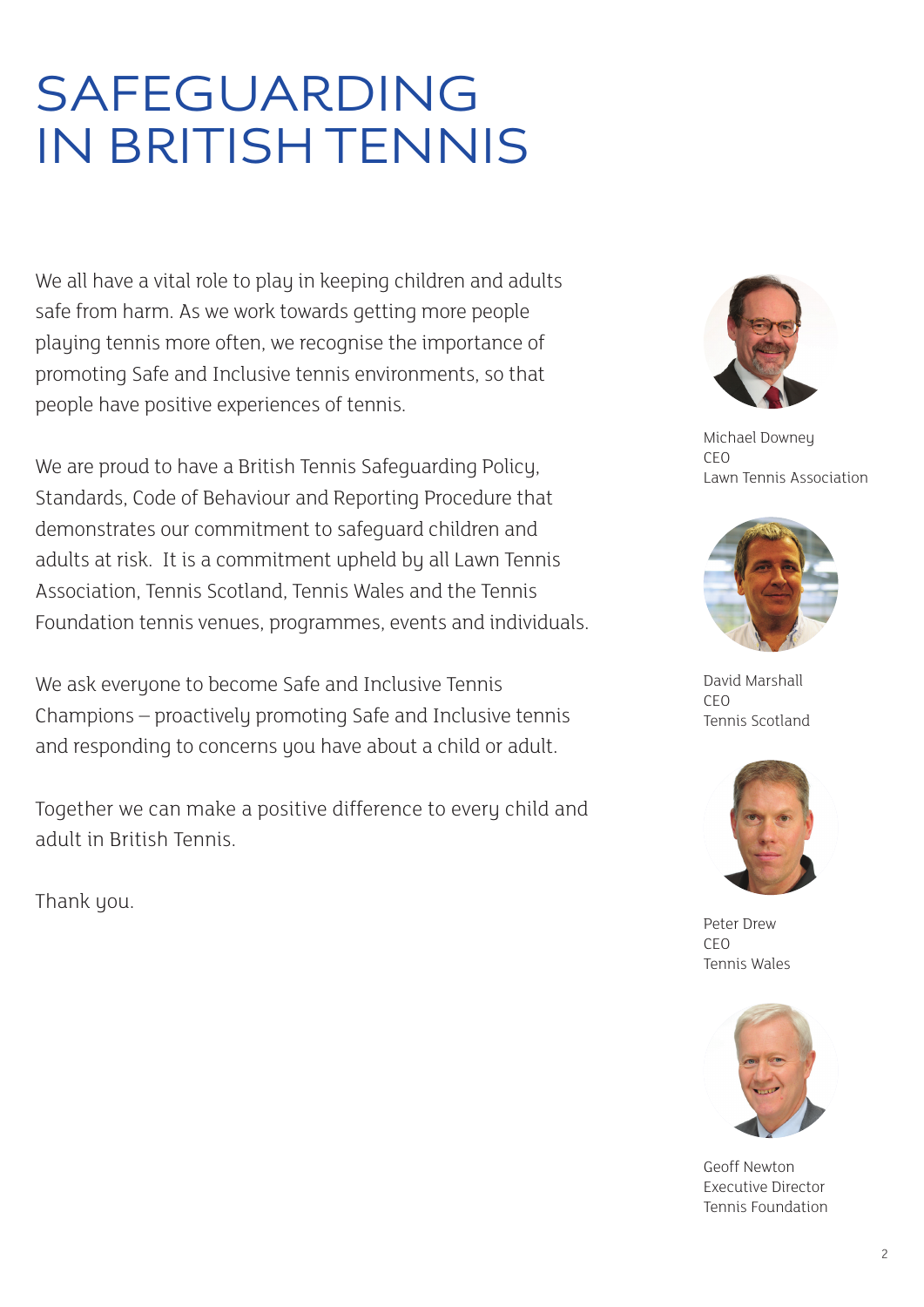## SAFEGUARDING POLICY

### 1. POLICY STATEMENT

The British Tennis Safeguarding Policy, Standards, Code of Conduct and Reporting Procedure are applicable to:

- The Lawn Tennis Association (LTA)
- Tennis Scotland
- Tennis Wales
- The Tennis Foundation.

The primary aim of all four organisations is to enable more people to play tennis more often, growing and sustaining the sport so that it is safe and inclusive. We are committed to prioritising the well-being of all children and adults at risk, promoting safeguarding to all tennis venues, programmes, events and individuals; empowering them to champion a proactive approach to safeguarding; and upholding safeguarding requirements for venues, programmes, events and individuals that the LTA, Tennis Scotland, Tennis Wales and/or the Tennis Foundation runs, accredits and/or funds.

The LTA Safeguarding Team supports Tennis Wales, Tennis Scotland and the Tennis Foundation to safeguard children and adults at risk. This Policy, Standards and Code of Conduct strive to minimise risk and support venues, programmes, events and individuals to deliver a positive tennis experience for everyone. The Reporting Procedure outlines how to respond to safeguarding concerns/disclosures.

### 2. USE OF TERMINOLOGY

Child: a person under the age of eighteen years.

Note that some legislation in Scotland defines a child as a person under sixteen years old. However, where there is any safeguarding concern, anyone under the age of 18 is regarded as a child unless advised otherwise by the LTA Safeguarding Team.

Adult at risk of abuse or neglect: an adult who: has care and support needs; is experiencing, or is at risk of abuse or neglect; and because of their care and support needs cannot protect themselves against actual or potential abuse or neglect.

Safeguarding children: protecting children from abuse and neglect, preventing the impairment of children's health or development, ensuring that they grow up in circumstances consistent with the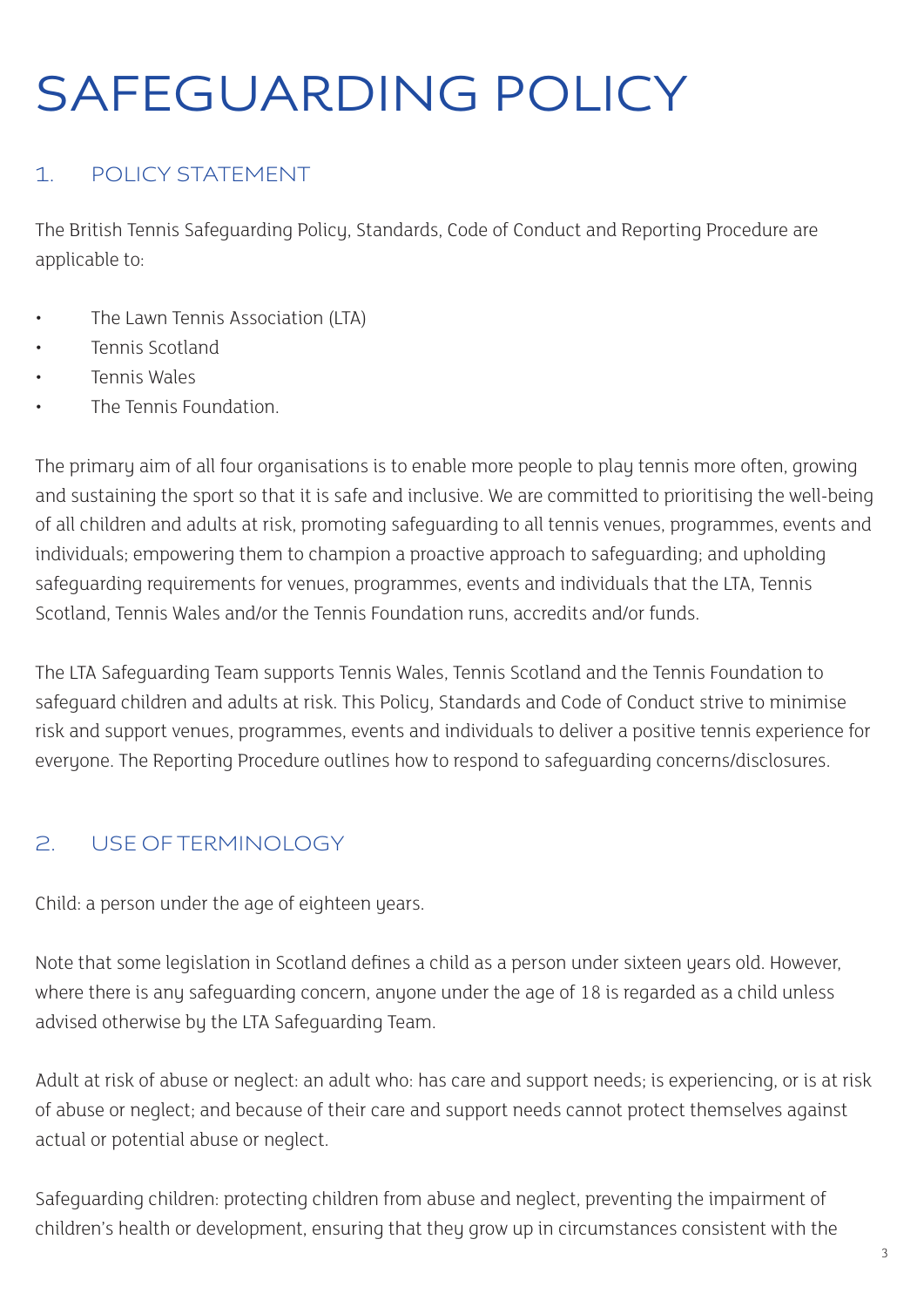provision of safe and effective care, and taking action to enable all children to have the best life chances.

Safeguarding adults at risk: protecting adults from abuse and neglect. Enabling individuals to achieve the outcomes that matter to them in their life; protecting their right to live in safety, free from abuse and neglect. Empowering and supporting them to make choices, stay safe and raise any concerns. Beginning with the assumption that an individual is best-placed to make decisions about their own well-being, taking proportional action on their behalf only if someone lacks the capacity to make a decision; is exposed to a life-threatening risk; someone else may be at risk of harm; or a criminal offence has been committed or is likely to be committed.

(See appendix A for full glossary of terms).

### 3. SCOPE

The Tennis Foundation operates across the UK (England, Wales, Scotland, Northern Ireland, the Channel Islands and the Isle of Man); the LTA operates across Great Britain (England, Wales, Scotland), the Channel Islands and the Isle of Man; Tennis Scotland operates in Scotland; Tennis Wales operates in Wales.

Each organisation has direct safeguarding responsibility for:

- Staff, consultants, coaches and officials they employ;
- Volunteers, including board members and councillors they recruit;
- Venues they own;
- Events and programmes they run; and
- Ensuring all accreditation requirements are met by accredited coaches, officials and venues.

Each organisation recommends and supports the development of good safeguarding practices to:

- Accredited coaches, officials and venues;
- Players, parents and carers;
- Volunteers recruited by other organisations;
- Venues hired by or on behalf of the LTA, Tennis Scotland, Tennis Wales and/or the Tennis Foundation; and
- Events supported by the LTA, Tennis Scotland, Tennis Wales and/or the Tennis Foundation.

This Policy, Standards, Code of Conduct and Reporting Procedure are in line with national legislation and applicable across the UK, to every person and place that the LTA, Tennis Scotland, Tennis Wales and/or the Tennis Foundation has direct safeguarding responsibility for.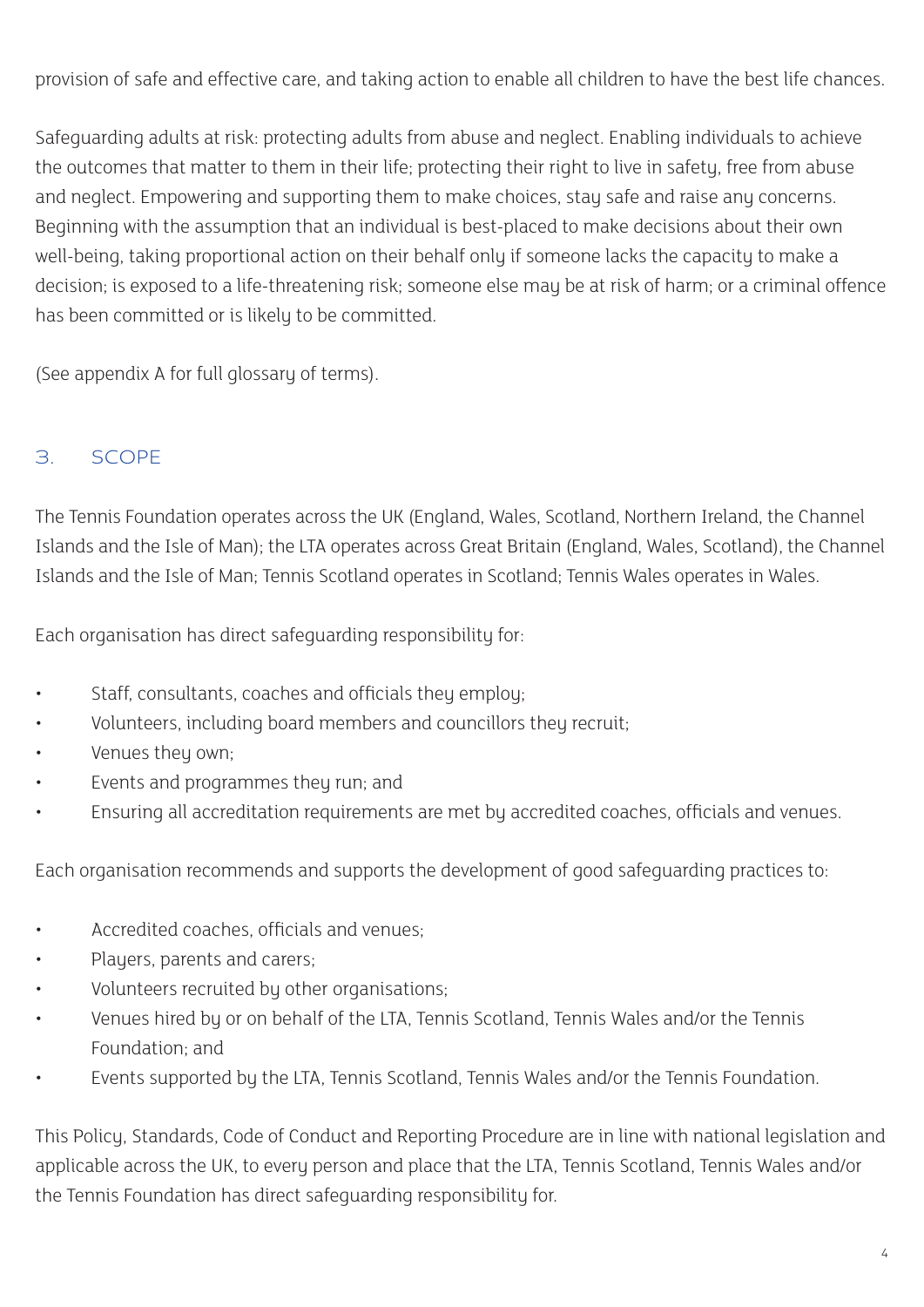Guidance on implementing the Safeguarding Standards is outlined in Implementing the Safe and Inclusive Tennis Standards. Advice, guidance and support is available from the LTA Safeguarding Team.

#### 4. RESPONSIBILITY FOR THE IMPLEMENTATION OF THE SAFEGUARDING POLICY, STANDARDS, CODE OF CONDUCT AND REPORTING PROCEDURE

### SAFEGUARDING IS EVERYONE'S RESPONSIBILITY: NOT RESPONDING TO A SAFEGUARDING CONCERN IS NOT AN OPTION.

- Each organisation's Board and Chief Executive have overall accountability for this Policy, Standards, Code of Conduct and Reporting Procedure
- The Executive has overall responsibility for its implementation
- The LTA Safeguarding Manager is responsible for updating this Policy, Standards, Code of Conduct and Reporting Procedure in line with legislative and organisational developments; and supporting Tennis Scotland, Tennis Wales and the Tennis Foundation Safeguarding Leads to develop a proactive approach to safeguarding and respond to safeguarding concerns/disclosures
- The LTA Safeguarding Manager and Tennis Scotland, Tennis Wales and the Tennis Foundation Safeguarding Leads are responsible for supporting their teams to identify where safeguarding support is required; to implement safeguarding procedures in their team; and to support the LTA Safeguarding Team to carry out an organisation-wide safeguarding audit every year
- The Safeguarding and Protection Committee is comprised of independent experts and LTA councillors who are responsible for advising and making decisions on safeguarding cases, in line with this Policy, Standards, Code of Conduct and Reporting Procedure. The Committee was set up and is overseen by the LTA but it may review safeguarding cases from all four organisations
- All staff, consultants, coaches, officials and volunteers are responsible for raising safeguarding concerns/disclosures with the Safeguarding Team or Safeguarding Lead as outlined in the Concern Reporting Procedure
- Players, parents and carers are responsible for upholding the Safe and Inclusive Code of Conduct and Reporting Procedure.

Where there is a safeguarding concern/disclosure:

- The individual who is told about, hears, or is made aware of the concern/disclosure is responsible for following the Concern Reporting Procedure
- The Safeguarding Leads are responsible for reporting all safeguarding concerns to the LTA Safeguarding Team
- The LTA Safeguarding Team is responsible for assessing all safeguarding concern/disclosures that are reported to them and working with the Safeguarding Leads to follow up as appropriate on a case-by-case basis, prioritising the well-being of the child/ adult at risk at all times. Dependent on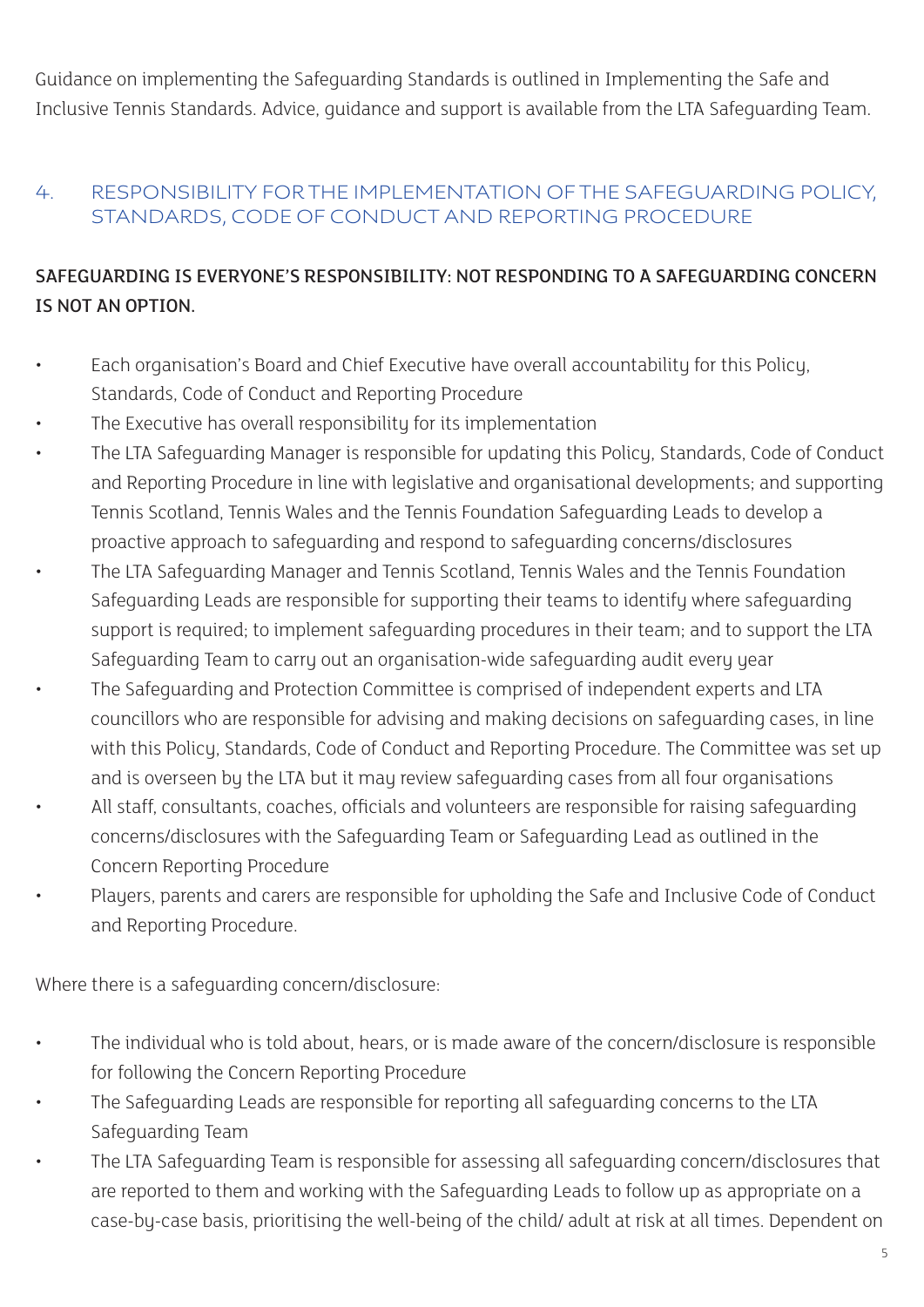the concern/disclosure, a referral may be made to:

- The police in an emergency (999);
- Local Authority Children's Social Care Services for concerns/|disclosures about a child;
- Local Authority Adult Social Care Services for concerns/disclosures about an adult at risk;
- Designated Officer (England; Wales); and national Disclosure and Barring Service for concerns/disclosures about a member of staff, consultant, coach, official or volunteer; and/or
- The LTA Safeguarding and Protection Committee for advice and decisions.

### 5. BREACHES OF THE SAFEGUARDING POLICY, STANDARDS, CODE OF CONDUCT AND REPORTING PROCEDURE

Breaches of this Policy and/or failure to comply with the outlined responsibilities may result in the following by the LTA, Tennis Scotland, Tennis Wales and/or the Tennis Foundation:

- Staff disciplinary action leading to possible dismissal and legal action;
- Contracted consultants, officials and coaches termination of current and future roles within all four organisations and possible legal action; and
- Recruited volunteers, including councillors and board members termination of current and future roles within all four organisations and possible legal action.

Actions taken by staff, consultants, volunteers, officials, coaches, venues, and/or events outside of the LTA, Tennis Scotland, Tennis Wales and/or the Tennis Foundation that are seen to contradict this Policy may be considered a violation of this Policy.

Where an appeal is lodged in response to a safeguarding decision made by the LTA Safeguarding Team and Safeguarding and Protection Committee, an independent appeal body such as Sport Resolutions may be used. Their decision is final.

### 6. RELATED POLICIES AND GUIDANCE

- Implementing the Safe and Inclusive Tennis Standards
- British Tennis safeguarding procedures
- Whistle-blowing policy
- Data protection policy
- Recruitment policy
- Volunteer policy
- Criminal Records policy
- Equality, Diversity and Inclusion policy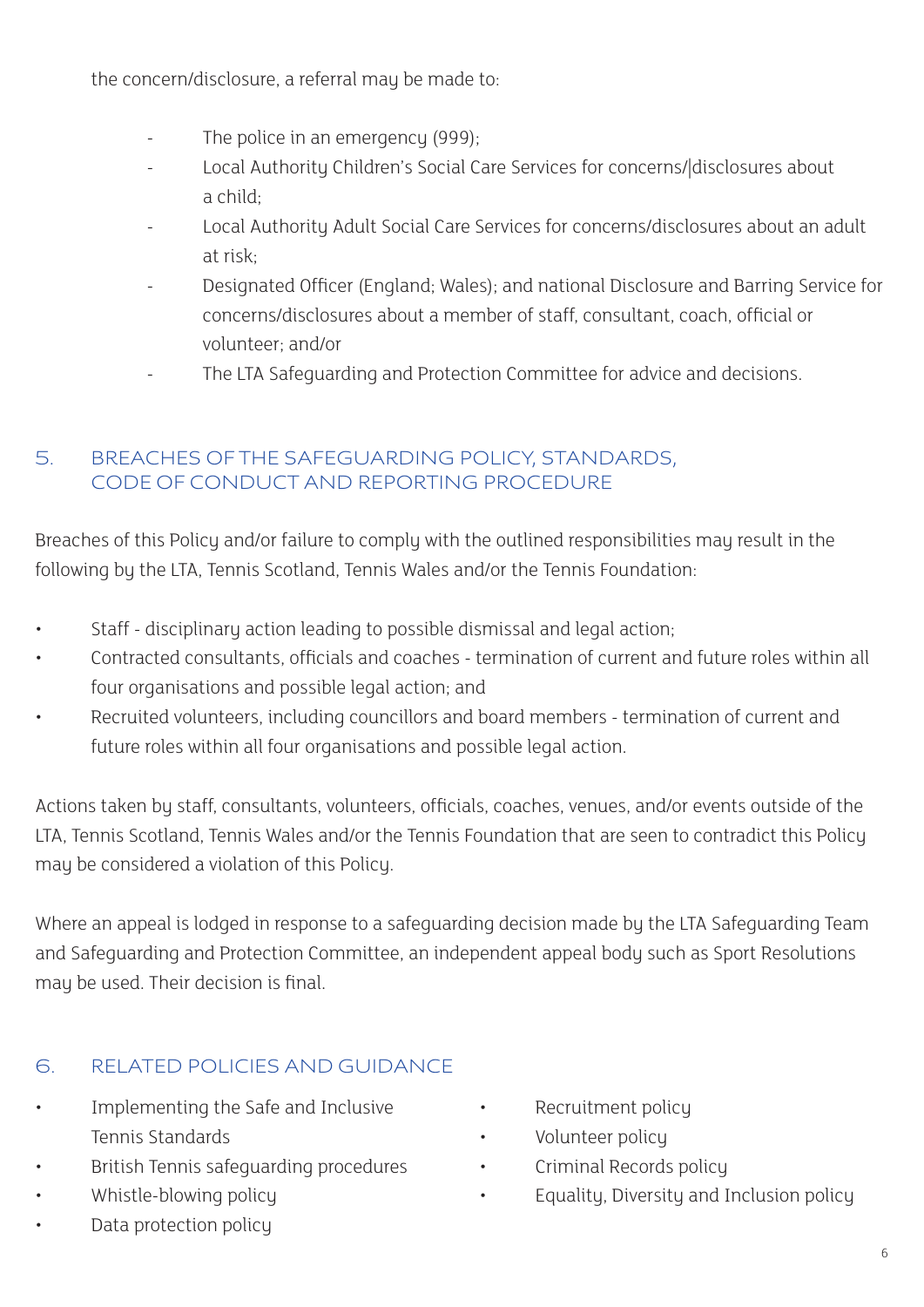### SAFE AND INCLUSIVE TENNIS STANDARDS

The Standards aim to set a minimum level of practice to promote and support safeguarding and equality in tennis. Implementing the Safe and Inclusive Tennis Standards is intended to be used alongside this Policy, Code of Conduct and Reporting Procedure; and the Equality, Diversity and Inclusion policy.

### STANDARD 1

We have Safeguarding and Equality Policies and a Code of Conduct that applies to all staff, consultants, coaches, officials, volunteers, venues and events.

- All staff, consultants, volunteers, officials, coaches, venues and events follow our Safeguarding and Equality Policies, Standards, Code of Conduct and Reporting Procedure
	- Our policies and procedures are risk assessed, monitored and updated.

#### STANDARD 2

We empower children and adults to create safe and inclusive tennis environments, both on and off court.

- We support everyone to uphold the Fair Play values: enjoy; respect
- Information, resources and guidance on how to stay safe, promote equality, diversity and inclusion and report concerns is easy to access, understand and implement
- There are named LTA Safeguarding and Equality Teams; named Welfare Officers in Tennismark venues; and named officials responsible for creating safe and inclusive tennis environments at events and programmes run by the LTA, Tennis Scotland, Tennis Wales and the Tennis Foundation
- Children and adults are actively encouraged to report any concerns they have about themselves or others; those who report concerns are protected and supported.

#### STANDARD 3

We prioritise safe and inclusive recruitment, induction, training and support.

- All applicable applications, interviews and references address safeguarding and equality requirements and attitudes
- All eligible staff, consultants, volunteers, accredited officials and coaches have a criminal records check
- All LTA, Tennis Scotland, Tennis Wales and Tennis Foundation staff, consultants, volunteers, accredited officials, coaches and Welfare Officers in Tennismark venues receive appropriate safeguarding training and on-going support.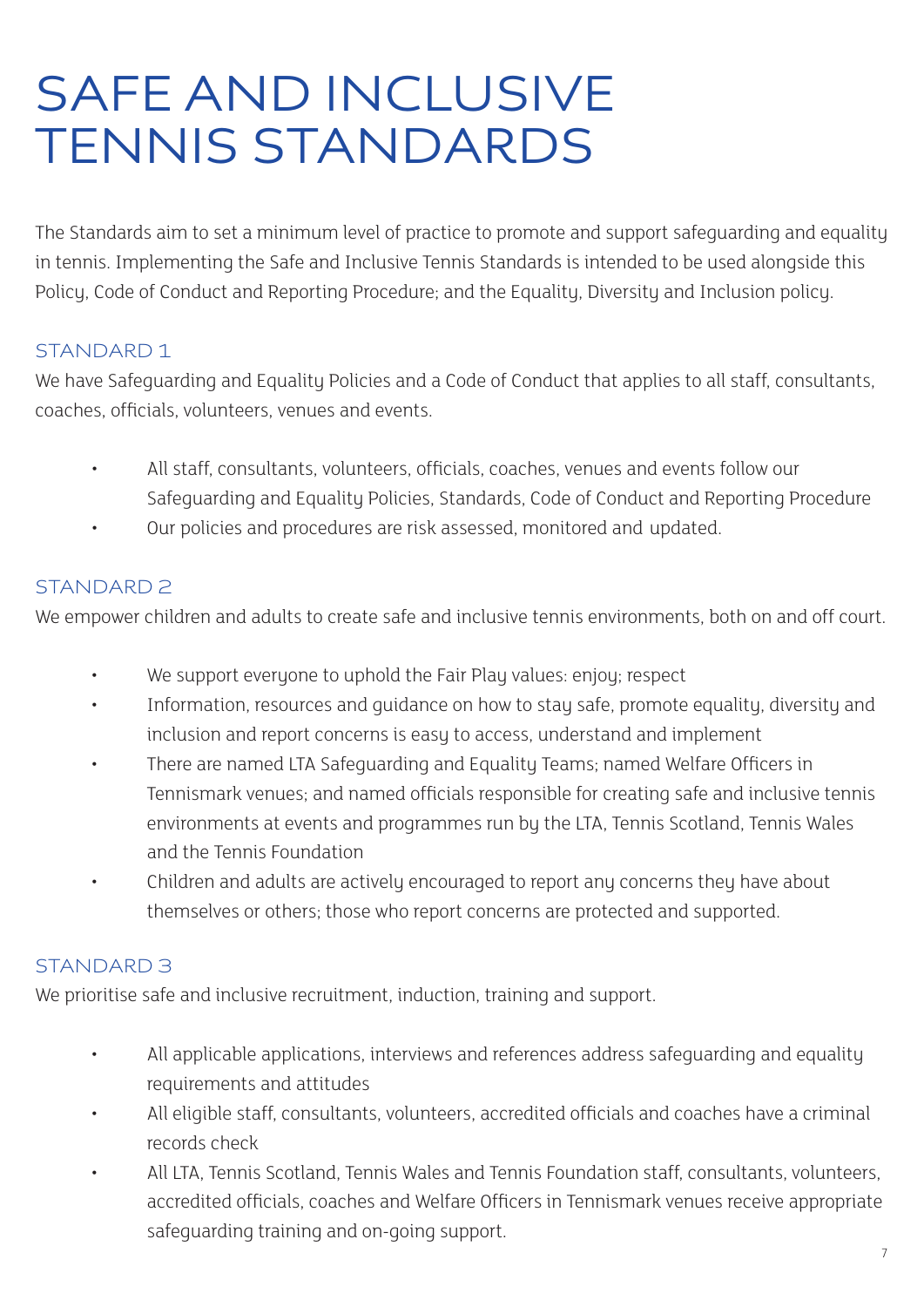#### STANDARD 4

We protect people's confidential information about safeguarding and equality.

- Confidential information relating to safeguarding and equality is:
	- Stored securely
	- Accessed and processed securely
	- Shared securely and appropriately.

### STANDARD 5

We address safeguarding and discrimination concerns immediately, prioritising the well-being of children and adults at risk.

- All concerns, including on-line concerns (cyber-bullying, sexting, grooming and all other forms of on-line abuse) are recognised, reported and responded to
- All safeguarding and discrimination concerns/allegations made regarding an LTA, Tennis Scotland, Tennis Wales or Tennis Foundation member of staff, accredited official, coach, Welfare Officer, volunteer, venue or event follow our disciplinary procedures and may be reported to external authorities
- All concerns are reported immediately, following the Concern Reporting Procedure
- We foster a collaborative approach to safeguarding and equality across the organisation and with other agencies.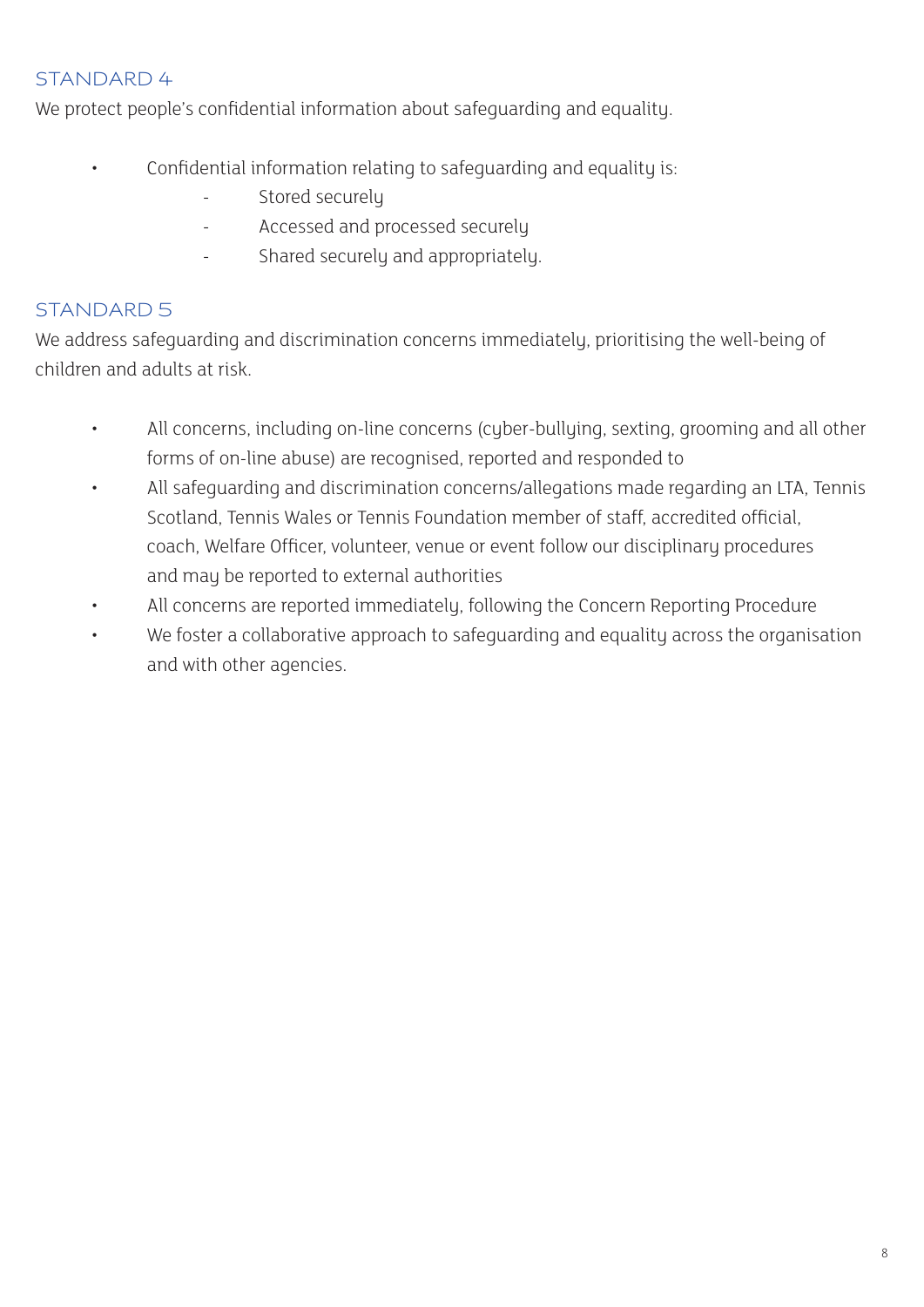### SAFE AND INCLUSIVE CODE OF CONDUCT

- Prioritise the well-being of all children and adults at all times
- Be a positive role model. Act with integrity, even when no one is looking
- Help to create a safe and inclusive environment both on and off court and promote the Fair Play values: enjoy; respect
- Value and celebrate diversity and make all reasonable efforts to meet individual needs
- Keep clear boundaries between your professional and personal life, including on social media
- Check you have the relevant consent from parents/carers, children and adults before taking or using photos and videos
- Ensure your own roles and responsibilities, and those of everyone you are responsible for, are clearly outlined and everyone has the information, training and support to carry them out
- Where possible, do not be alone with a child or adult at risk
- Do not abuse, neglect, harm or discriminate against anyone; or act in a way that may be interpreted as such\*
- Doing nothing is NOT an option: report all concerns and disclosures as soon as possible, following the Concern Reporting Procedure. If someone is in immediate danger, call the police (999).

\*It is illegal to have a relationship with someone who is under 18 years old if you are in a position of trust; it is illegal to have a sexual relationship with anyone under the age of 16 whether they give consent or not.

The Code of Conduct should be interpreted in a spirit of integrity, transparency and common sense, with the best interests of children and adults at risk as the primary consideration.

This Policy, Standards, Code of Conduct and Reporting Procedure are reviewed every two years [or earlier if there is a change in national legislation].

This Policy, Standards, Code of Conduct and Reporting Procedure are recommended for approval by:

Michael Downey, LTA Chief Executive:

David Marshall, Tennis Scotland Chief Executive:

Peter Drew, Tennis Wales Chief Executive:

Geoff Newton, Tennis Foundation Executive Director:

G.M. Nat-

Peter

Date: 30/07/2015

Date: 30/07/2015

Date: 30/07/2015

Date: 30/07/2015

 $\alpha$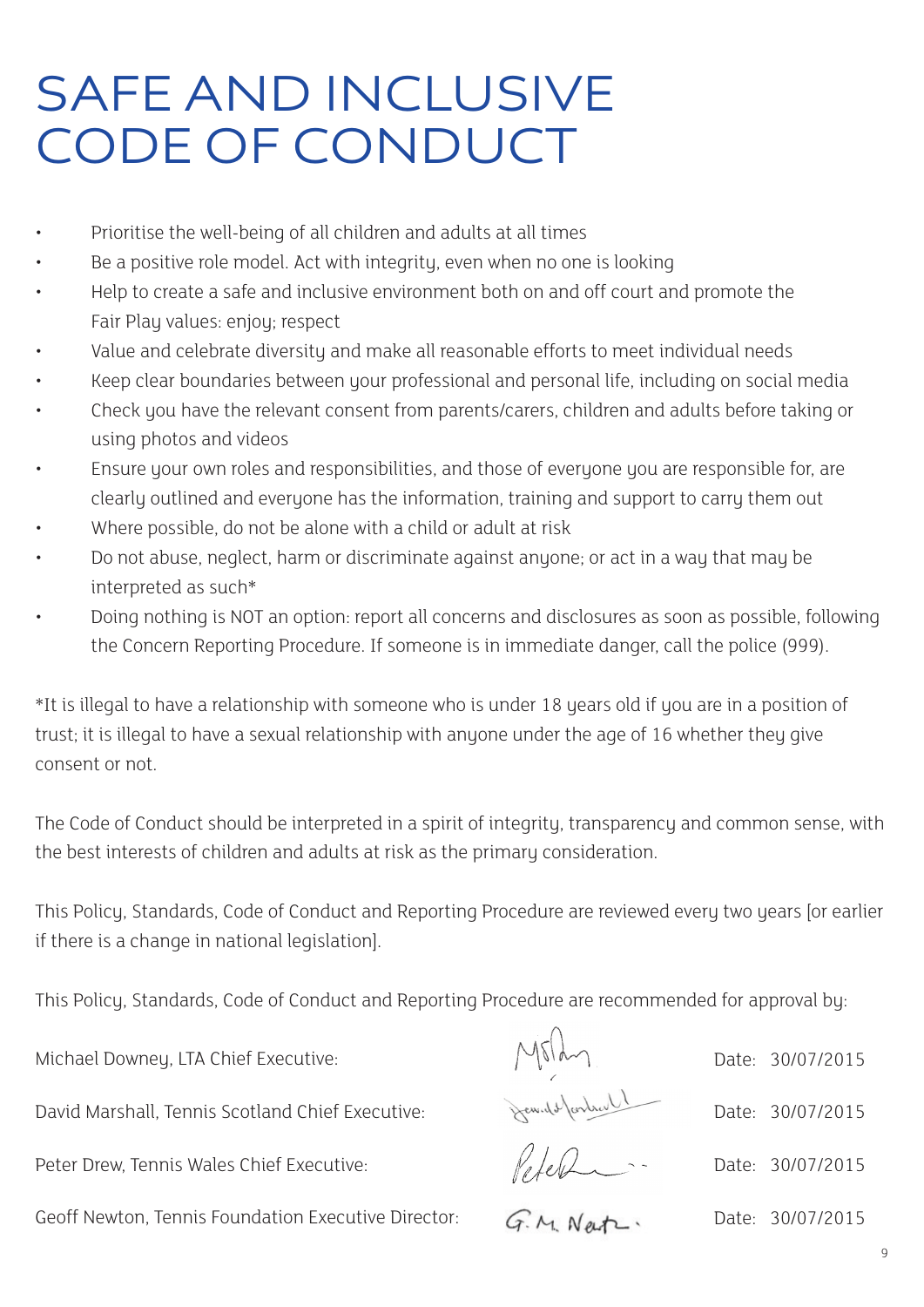### APPENDIX A: GLOSSARY OF TERMS

#### ABUSE AND NEGLECT

- **Physical abuse:** a form of abuse which may involve hitting, shaking, throwing, poisoning, burning or scalding, drowning, suffocating or otherwise causing physical harm to a child or adult at risk. Physical harm may also be caused when a parent or carer fabricates the symptoms of, or deliberately induces illness.
- Sexual abuse: involves forcing or enticing a child to take part in abusive sexual activities, not necessarily involving a high level of violence, whether or not the child is aware of what is happening. The activities may involve physical contact, including assault by penetration (for example, rape or oral sex) or non-penetrative acts such as masturbation, kissing, rubbing or touching outside of clothing. They may also include non-contact activities, such as involving children in looking at, or in the production of, sexual images, watching sexual activities, encouraging children to behave in sexually inappropriate ways, or grooming a child in preparation for abuse (including via the internet). Sexual abuse is not solely perpetrated by adult males. Women can also commit acts of sexual abuse, as can other children.
	- **Emotional abuse:** the persistent emotional maltreatment of a child or adult at risk such as to cause severe and persistent adverse effects on their emotional development. It may involve conveying to a child/ adult at risk that they are worthless or unloved, inadequate, or valued only insofar as they meet the needs of another person; not giving them opportunities to express their views; deliberately silencing them or 'making fun' of what they say or how they communicate. It may feature age or developmentally inappropriate expectations being imposed, including interactions that are beyond a child or adult at risk's developmental capability, as well as overprotection and limitation of exploration and learning, or preventing them participating in normal social interaction. It may involve seeing or hearing the ill-treatment of another. It may involve serious bullying (including cyber bullying), causing a child or adult at risk to feel frightened in danger, or exploited. Some level of emotional abuse is involved in all types of maltreatment, though it may occur alone.
- Neglect: the persistent failure to meet a child/ adult at risk's basic physical and/or psycho logical needs, likely to result in the serious impairment of their health or development. It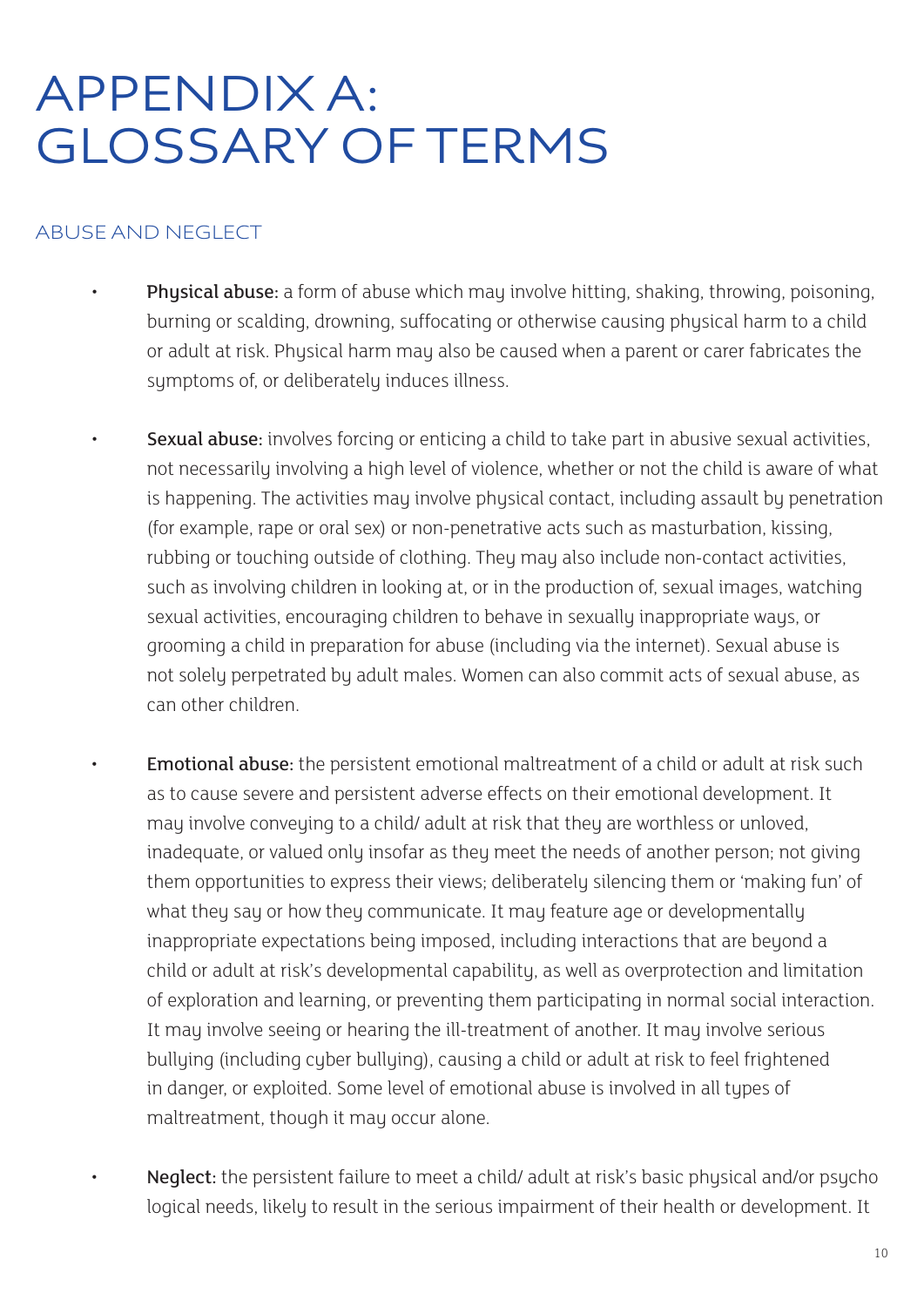may involve a parent or carer failing to:

- provide education, adequate food, clothing or shelter;
- protect a child/ adult at risk from physical or emotional harm or danger;
- ensure adequate supervision (including the use of inadequate care-givers); or
	- ensure access to appropriate medical care or treatment.

 It may also include neglect of, or unresponsiveness to, a child's or adult at risk's basic emotional needs. Neglect may occur during pregnancy due to maternal substance abuse.

### ADDITIONAL EXAMPLES OF ABUSE AND NEGLECT OF ADULTS AT RISK

- Financial abuse: having money or property stolen; being defrauded; being put under pressure in relation to money or other property; and having money or other property misused.
- **Discriminatory abuse:** treating someone in a less favourable way and causing them harm, because of their age, gender, sexuality, gender identity, disability, socio-economic status, ethnic origin, religion and any other visible or non-visible difference.
- **Domestic abuse:** includes physical, sexual, psychological or financial abuse by someone who is, or has been a partner or family member. Includes forced marriage, female genital mutilation and honour-based violence (an act of violence based on the belief that the person has brought shame on their family or culture). Domestic abuse does not necessarily involve physical contact or violence.
- Psychological abuse: including emotional abuse, threats of harm or abandonment, deprivation of contact, humiliation, blaming, controlling, intimidation, coercion, harassment, verbal abuse, isolation or withdrawal from services or supportive networks.
- Organisational abuse: where the needs of an individual are not met by an organisation due to a culture of poor practice or abusive behaviour within the organisation.
- Self-neglect: Behaviour which threatens an adult's personal health or safety (but not that of others). Includes an adult's decision to not provide themselves with adequate food, clothing, shelter, personal hygiene, or medication (when indicated), or take appropriate safety precautions.
- Modern slavery: encompasses slavery, human trafficking, criminal and sexual exploitation, forced labour and domestic servitude. Traffickers and slave masters use whatever means they have at their disposal to coerce, deceive and force individuals into a life of abuse, servitude and inhumane treatment.